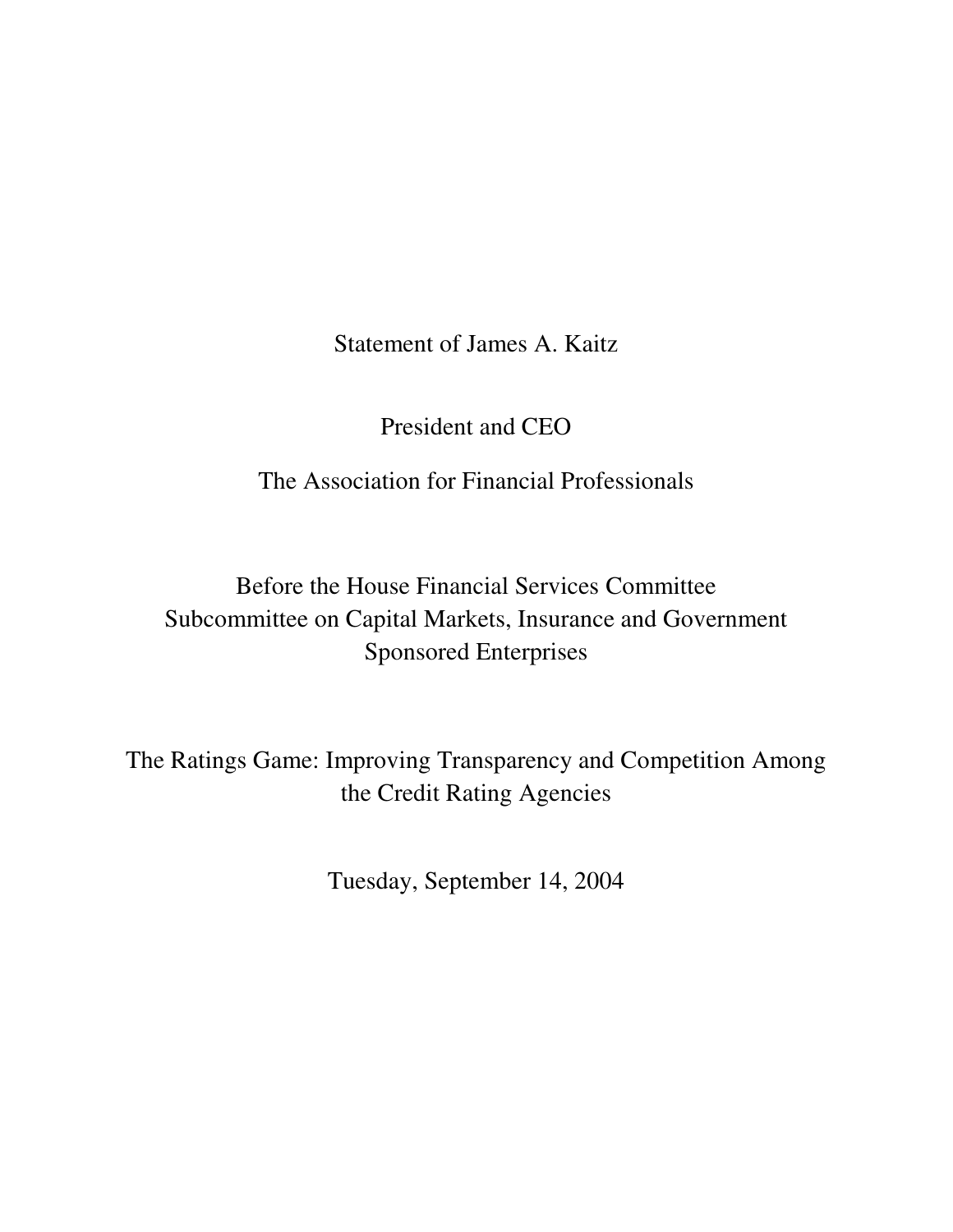Good morning, Chairman Baker, Ranking Member Kanjorski, and members of the Committee. I am Jim Kaitz, President and CEO of the Association for Financial Professionals. AFP welcomes the opportunity to participate in today's hearing on improving competition and transparency among the credit rating agencies. As we have continually noted, AFP believes that the credit rating agencies and investor confidence in the ratings they issue are vital to the efficient operation of global capital markets.

AFP represents more than 14,000 finance and treasury professionals representing more than 5,000 organizations. Organizations represented by our members are drawn generally from the Fortune 1000 and the largest of the middlemarket companies from a wide variety of industries. Many of our members are responsible for issuing short- and long-term debt and managing corporate cash and pension assets for their organizations. In these capacities, our members are significant users of the information provided by credit rating agencies. Acting as both issuers of debt and investors, our members have a balanced view of the credit rating process and also have a significant stake in the outcome of the examination of rating agency practices and their regulation.

When I appeared before this Committee more than 17 months ago, I shared the results of a survey conducted by AFP in September 2002. In summary, that survey found that many of our members believe that the information provided by credit rating agencies is neither timely nor accurate and that the Securities and Exchange Commission (SEC) should take steps to foster greater competition in the market for credit ratings and improve its oversight of rating agencies. AFP is currently conducting an update to the 2002 survey and preliminary results indicate that confidence in the credit rating agencies has not improved. We will be releasing the results of the updated survey in the Fall.

In June of 2003, the SEC issued a concept release on rating agencies and the use of credit ratings under the federal securities laws. That concept release asked 56 questions about the nationally recognized statistical rating organization (NRSRO) designation, recognition criteria, the examination and oversight of NRSROs, conflicts of interests, and anticompetitive, unfair and abusive practices. The concept release asked market participants to provide answers in less than 60 days. Yet more than 15 months after this concept release and more than a decade after a similar concept release in 1994, the SEC has yet to provide a single answer of its own.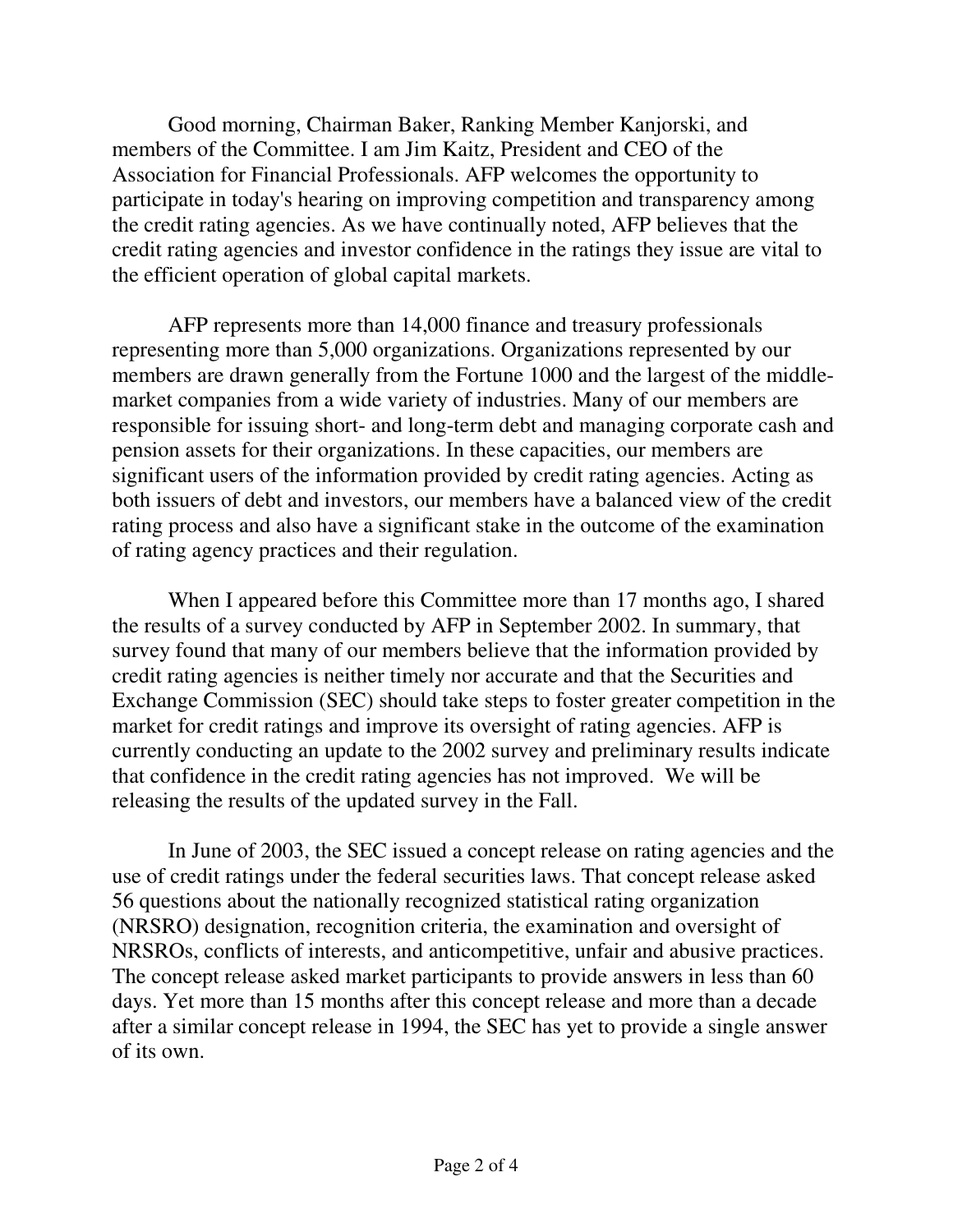To address many of the questions raised by the SEC and market participants, the Association for Financial Professionals in April of this year, along with treasury associations from the United Kingdom and France, released an Exposure Draft of a Code of Standard Practices for Participants in the Credit Rating Process. We are currently reviewing comments we received on the Exposure Draft and intend to release our final recommendations later this year. We developed the draft Code in an effort to improve investor and issuer confidence in the credit rating agencies and the ratings they promulgate. This is particularly important in light of the SEC's continued inaction.

I have submitted a copy of the Code along with my testimony. However, I would like to take a minute to summarize the key themes. The Code contains recommendations for regulators, as well as rating agencies and issuers. To be clear, the Code is a private sector response intended to complement rather than replace regulation.

Regulatory recommendations in the Code of Standard Practices focus on establishing transparent recognition criteria based on whether a credit rating agency can consistently produce credible and reliable ratings over the long-term. Establishing clearly defined recognition criteria is a crucial step to removing barriers to entry and enhancing competition in the credit ratings market. The Code also urges regulators to require that rating agencies document internal controls that protect against conflicts of interest and anti-competitive and abusive practices, and ensure against the inappropriate use of non-public information to which the rating agencies are privy because of their exemption from Regulation FD. Regulatory recommendations also include improving ongoing oversight of approved rating agencies to ensure that NRSROs continue to meet the recognition criteria.

For rating agencies, the Code includes suggestions to improve the transparency of the rating process, protect non-public information provided by issuers, protect against conflicts of interest, address the issue of unsolicited ratings, and improve communication with issuers and other market participants.

Finally, recognizing that the credibility and reliability of credit ratings is heavily dependent on issuers providing accurate and adequate information to the rating agencies, the Code of Standard Practices outlines issuer obligations in the credit rating process. These obligations are intended to improve the quality of the information available to the rating agencies during the initial rating process and on an ongoing basis, and to ensure that issuers respond appropriately to communications received from rating agencies.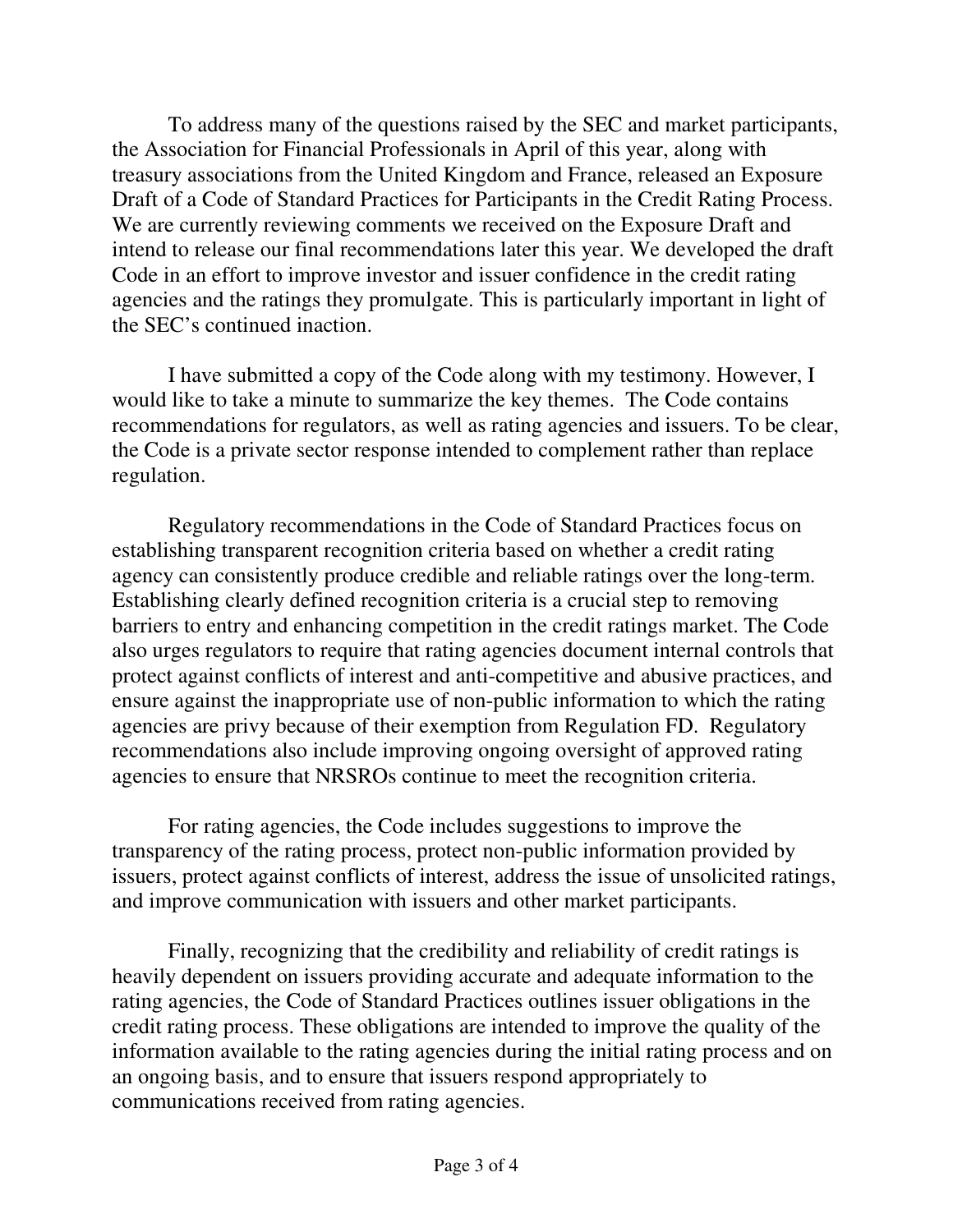Other organizations have also taken steps to address this critical issue. The International Organization of Securities Commissions (IOSCO) in September 2003 issued a Statement of Principles regarding the manner in which rating agency activities are conducted. In February of this year, IOSCO also announced the formation of a special task force, chaired by SEC Commissioner Campos, to develop a code of conduct for credit rating agencies. We expect IOSCO to issue that code shortly.

In July, the Committee of European Securities Regulators (CESR), at the request of the European Commission, issued a call for evidence on possible measures concerning credit rating agencies. The Committee intends to review comments, develop a consultation paper, hold an open hearing, and approve and publish its final advice to the European Commission in March 2005, less than eight months after the commencement of its activities.

Despite all this activity, the SEC remains silent on the appropriate regulation of credit rating agencies. At hearings before the Bond Market Association in January, a senior SEC official admitted that the Commission needs to come up with an approach or "cede the area" to other rule makers. By its continuing inaction on this issue, the SEC is abdicating its responsibility to capital market participants and potentially subjecting issuers, investors and rating agencies to a fragmented, duplicative and overly-prescriptive regulatory regime.

A reasonable regulatory framework that minimizes barriers to entry and is flexible enough to allow innovation and creativity will foster competition among existing NRSROs and those that may later be recognized and restore investor confidence in the rating agencies and global capital markets. Rather than excessively prescriptive regulatory regimes, innovation and private-sector solutions, such as AFP's Code of Standard Practices, are the appropriate responses to many of the questions that have been raised about credit ratings.

Restoring issuer and investor confidence in the credit ratings process is critical to global capital markets. We commend you Mr. Chairman and the Committee for recognizing the importance of this issue and its impact on all institutional and individual participants in global capital markets. We hope this hearing will motivate the SEC to action.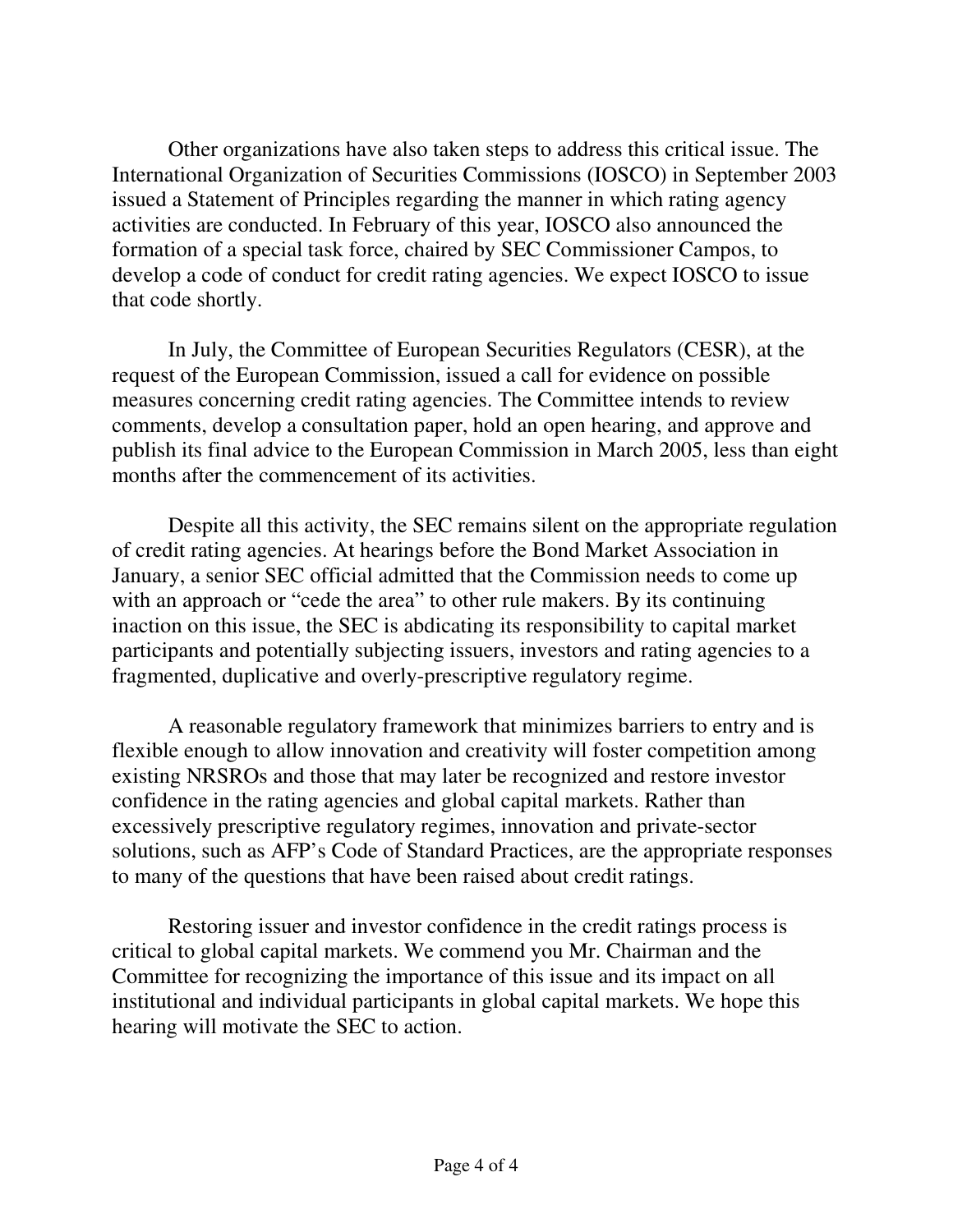# **Exposure Draft:** Code of Standard Practices for Participants in the Credit Rating Process

Association of Corporate Treasurers (United Kingdom)

Association for Financial Professionals (United States)

Association Francaise Des Tresoriers D'Entreprise (France)



**Association for Financial Professionals** 





**ASSOCIATION FRANÇAISE DES TRESORIERS D'ENTREPRISE** 

*With the Support of the International Group of Treasury Associations and Euro Associations of Corporate Treasurers:*





**EURO-ASSOCIATIONS** OF CORPORATE TREASURERS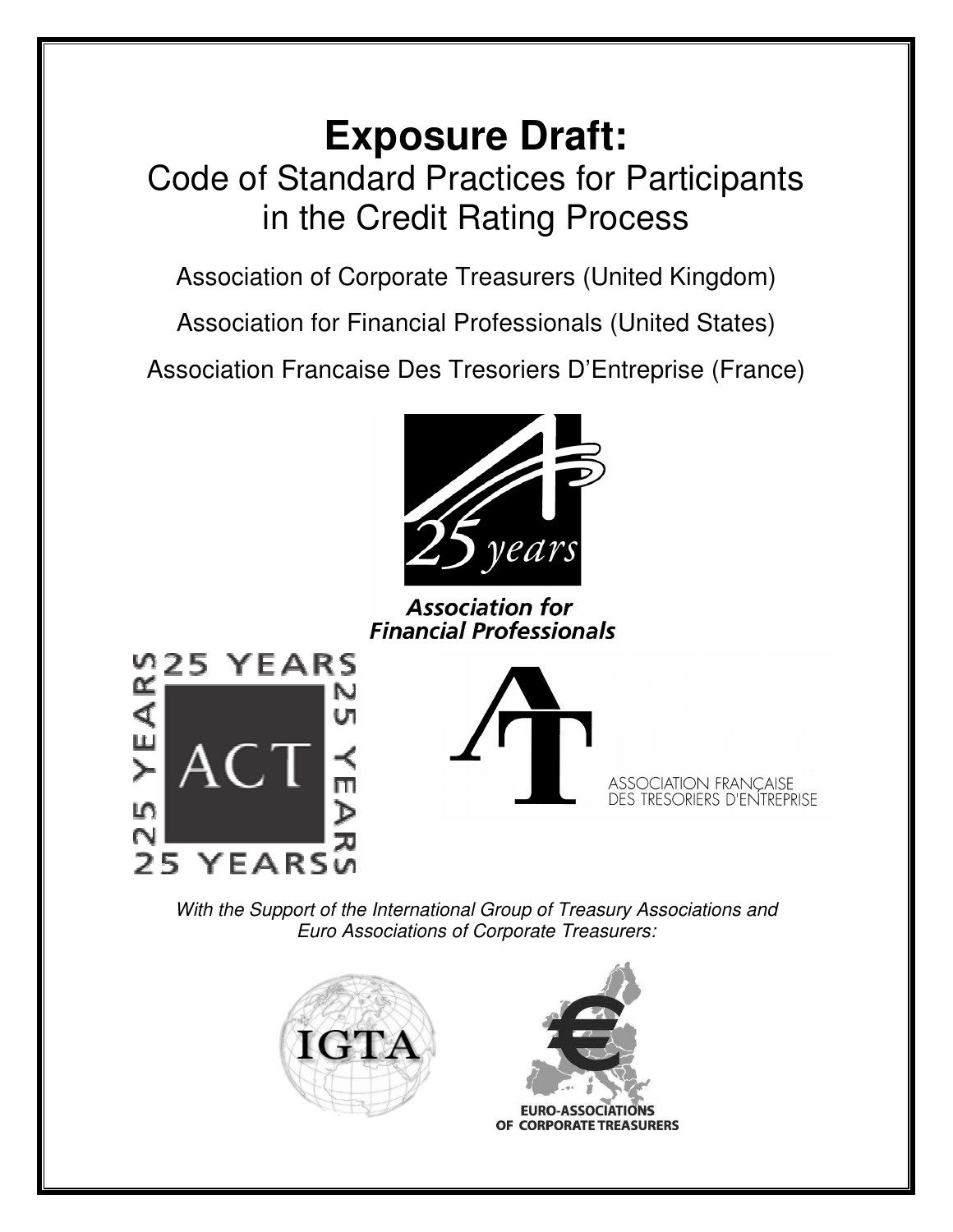This Exposure Draft: Code of Standard Practices for Participants in the Credit Rating Process has been drafted by The Association of Corporate Treasurers (ACT), London, England, The Association for Financial Professionals (AFP), United States, Association Française Des Trésoriers D'Entreprise (AFTE), Paris, France.

It is the intention of the ACT, AFP and AFTE that this document be freely available and as widely distributed as possible. With this objective in mind, they give their permission for all or parts of the document to be reproduced, stored in a retrieval system, transmitted in any form or by any means (electronic, mechanical, photocopying, recoding or otherwise) without prior consent.

The granting of this permission is conditional upon the insertion of the following accreditation.

Source: The Exposure Draft: Code of Standard Practices for Participants in the Credit Rating Process © The Association of Corporate Treasurers (ACT), London, England, The Association of Financial Professionals (AFP), Bethesda, Maryland, Association Française Des Trésoriers D'Entreprise (AFTE), Paris, France.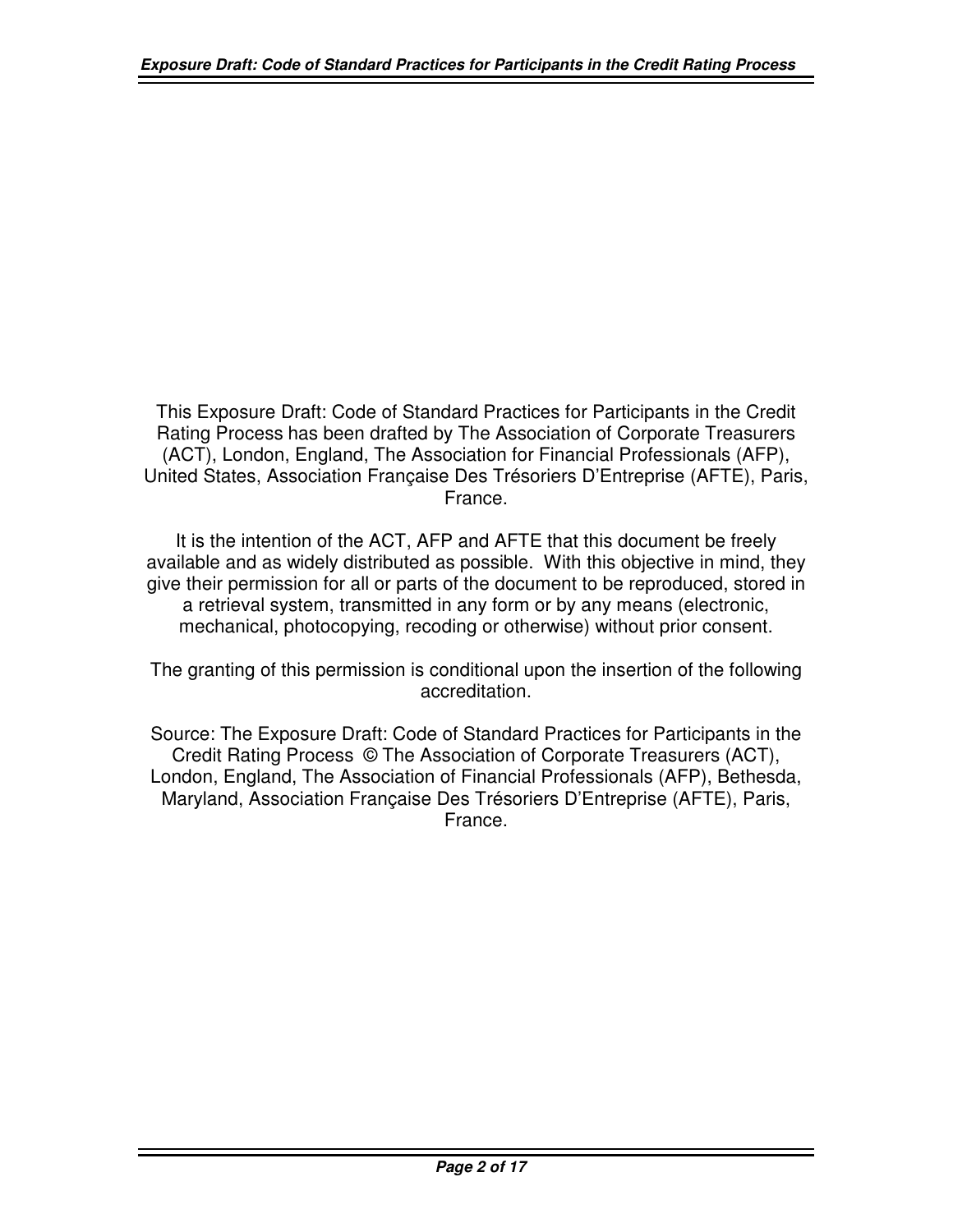# **Executive Summary**

## **Background**

Credit rating agencies (CRAs) play an important role in the efficient operation of the global capital markets. Investors and lenders rely on CRAs to provide a clear measure of the creditworthiness of debt issuers and borrowers, while debt issuers rely on CRAs to issue ratings that accurately reflect the company's relative creditworthiness. Companies also use credit ratings to evaluate trading partners, financial counterparties, and potential business partners; and in many jurisdictions, regulators also rely on CRAs for determining regulatory capital requirements and permitted investments. Yet for the credit rating process to work properly, a critical nexus of transparency and trust must be exhibited by all of these parties – the issuers, the credit rating agencies, and the regulators who oversee both.

During the past two years, however, CRAs, and the credit rating process itself, have been the subject of significant criticism. CRAs have come under fire for failing to warn investors of the dangers and ultimately disastrous collapse of large global companies, including, for example, Parmalat, Enron, and WorldCom. These events have led some to question whether the CRAs are meeting the needs of market participants.

Some have asserted that regulators should take a larger role in regulating the CRAs and should encourage competition in the market for credit ratings. Yet both credit rating agencies and government regulators have been slow to respond to the call for reform. For example, while the U.S. Securities and Exchange Commission (SEC) issued its first concept release a decade ago and a new concept release in June 2003 on rating agencies and the use of credit ratings under U.S. Federal securities laws, it has yet to take any definitive action. Similarly, regulators in Europe have yet to address the issue as well.

As a result of the continuing concerns over the credit rating process, a series of initiatives arose independently. In response to the SEC's June 2003 concept release, the Association for Financial Professionals (AFP) in the U.S. and the Association of Corporate Treasurers (ACT) in the United Kingdom called for improved regulation, improved internal controls and an industry code of practice for all those involved in the credit rating process. At the same time the Association Francaise Des Tresoriers D'Entreprise (AFTE) developed and shared a best practices guide that it had used in conversations with the CRAs and relevant authorities. Recognizing the various efforts and in light of the global need to restore confidence to the credit rating process, it was agreed in September 2003 in Slovakia at the meeting of the International Group of Treasury Associations that AFP, ACT and AFTE would bring forward a single global proposal for improving rating industry practice.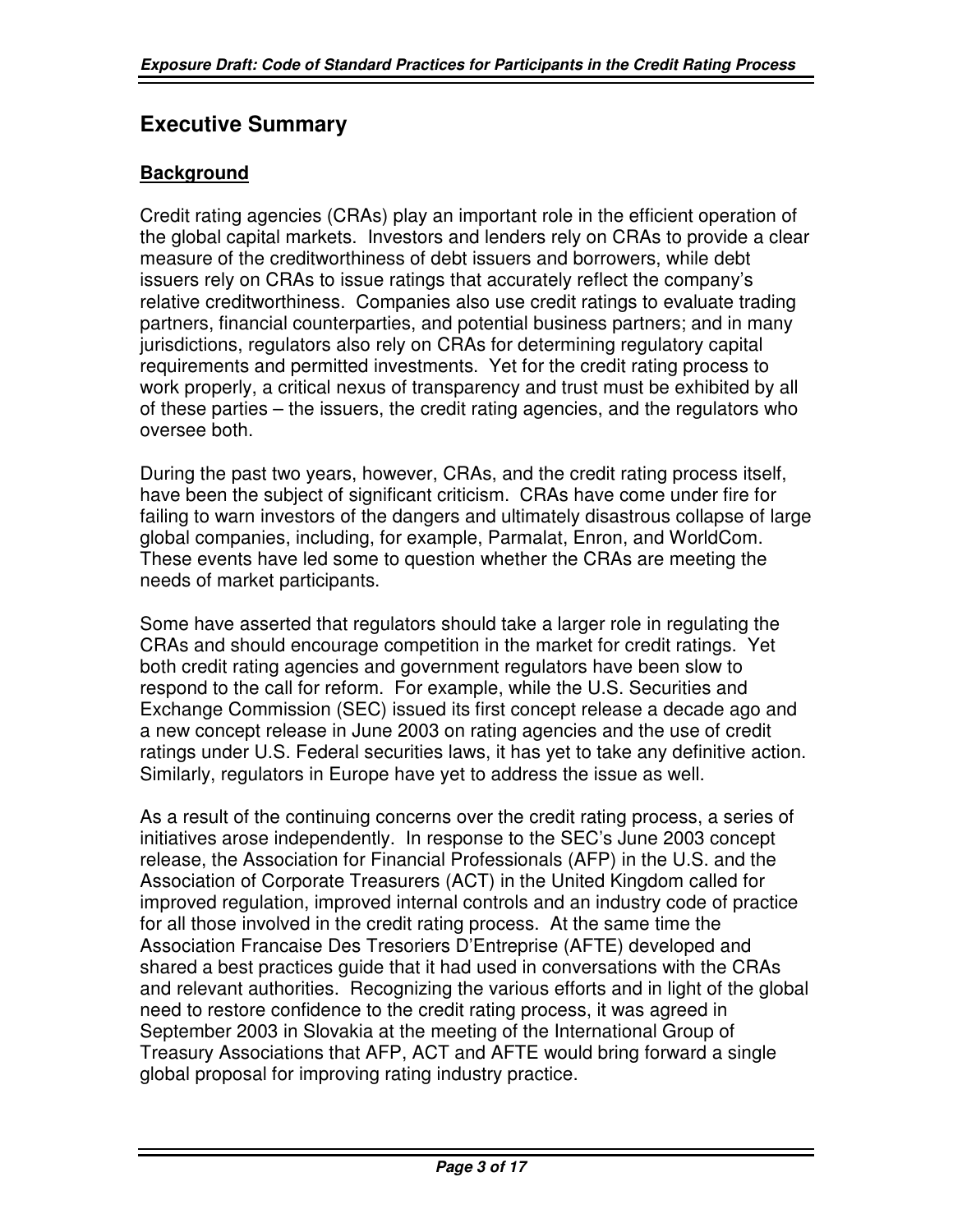## **The Exposure Draft**

AFP, ACT and AFTE are jointly releasing this Exposure Draft of a Code of Standard Practices for Participants in the Credit Rating Process. This Exposure Draft is issued to solicit comment from the widest number of those involved with credit ratings, including issuers, users, CRAs, regulators, and others with a professional interest in credit ratings. The Associations, along with the International Group of Treasury Associations (IGTA) and Euro Associations of Corporate Treasurers (EACT), believe that this Code of Standard Practices, coupled with a minimum regulatory framework, is the most efficient and flexible solution to restoring confidence in credit rating agencies and the information they provide to global capital markets.

These Associations are the leading corporate finance organizations in their respective countries, representing nearly 19,000 treasury and finance professionals from many of the largest companies in the world. Treasury and finance professionals rely on the CRAs when their companies issue debt and when they make investment decisions. Their relationship with the CRAs provides them with a unique view on both the strengths and weaknesses of the agencies' practices.

The Code includes three sections: regulatory recommendations, rating agency code of standard practices, and issuer code of standard practices.

For CRAs, the Code includes recommendations to improve the transparency of the rating process, protect non-public information that is provided to CRAs, protect against conflicts of interest, address the issue of unsolicited ratings, and improve communication with issuers and other market participants.

Regulatory recommendations focus on the credibility and reliability of ratings, transparency in the rating agency recognition process and improving ongoing regulatory oversight of approved rating agencies. Regulatory recommendations also include removing barriers to competition in the credit rating agency marketplace.

Finally, recognizing that the credibility and reliability of credit ratings is heavily dependent on issuers providing accurate and adequate information to the CRAs, the Issuer Code of Standard Practices outlines issuer obligations in the credit rating process. These obligations are intended to improve the quality of the information available to the CRAs during the initial rating process and on an ongoing basis, and to ensure that issuers respond appropriately to communications received from CRAs.

This exposure draft is an important, collaborative, and global private-sector response to many of the issues that have been raised about the credit rating process and the agencies themselves. While certain of the points below would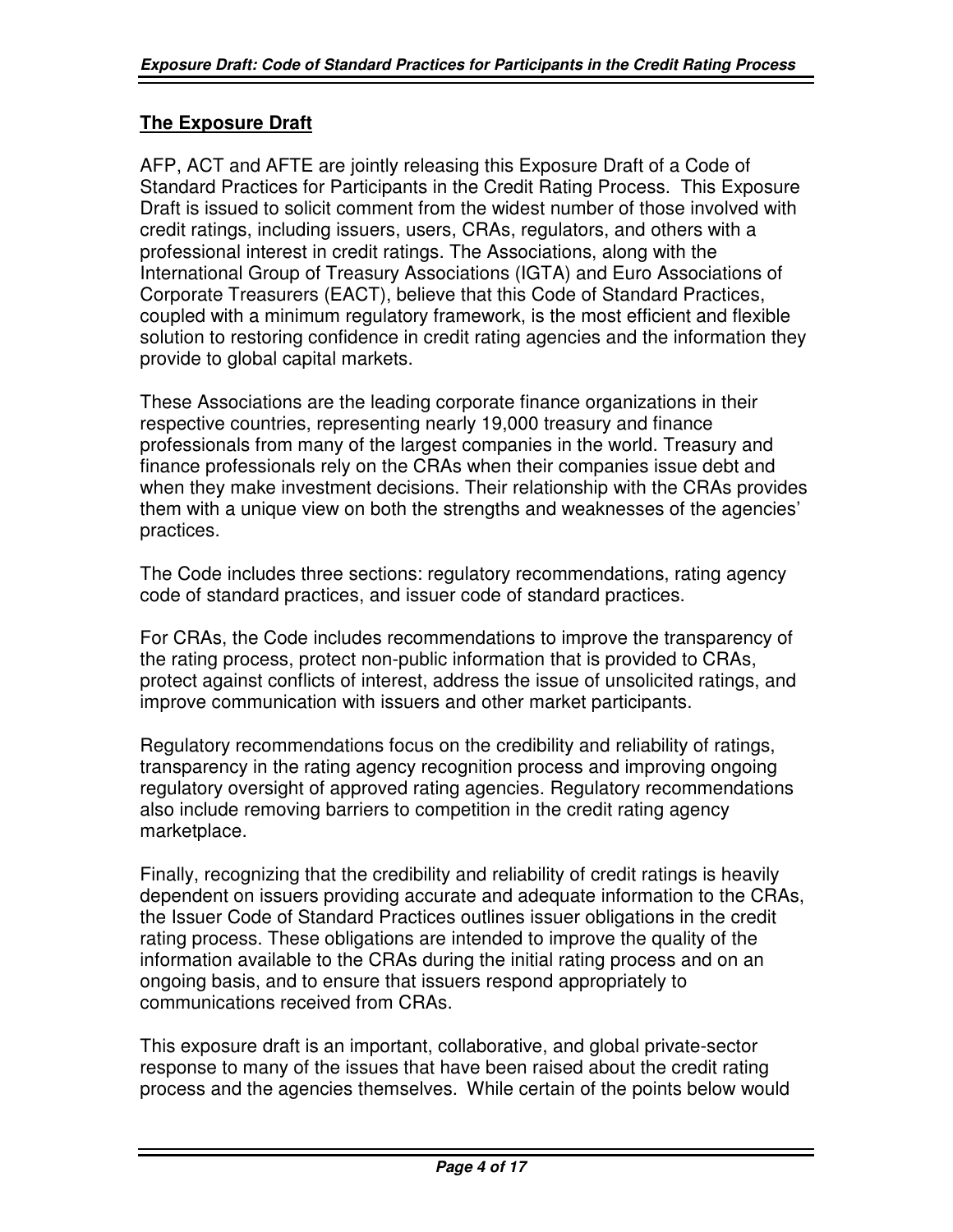usefully be incorporated into regulation in a jurisdiction where CRAs are regulated, the majority are better incorporated into an industry code of standard practices. In jurisdictions where CRAs are regulated, the Code is intended to serve as a complement to, rather than a substitute for, government regulation.

## **Request for Comments**

The Associations welcome comments and suggestions on the concept of a Code of Standard Practices, the Exposure Draft, and the appropriate manner in which to incorporate the final Code into the credit rating process. Comments and suggestions should be directed to any or all of the following:

> Jeff A. Glenzer, CTP, Director of Treasury Services, AFP Phone: +1 (301) 961-8872 iglenzer@afponline.org

> > John Grout, Technical Director, ACT Phone: +44 (0)20 7213 0712 [ratingcode@treasurers.co.uk](mailto:ratingcode@treasurers.co.uk)

Patrice Tourlière, Treasury and Finance Manager, Lafarge Phone : + 33 1 44 34 11 64 [patrice.tourliere@lafarge.com](mailto:patrice.tourliere@lafarge.com)

Comments should be submitted no later than May 31, 2004. Comments and suggestions received may be made available on the Web sites of the Associations unless they are stated to be confidential and not for public display.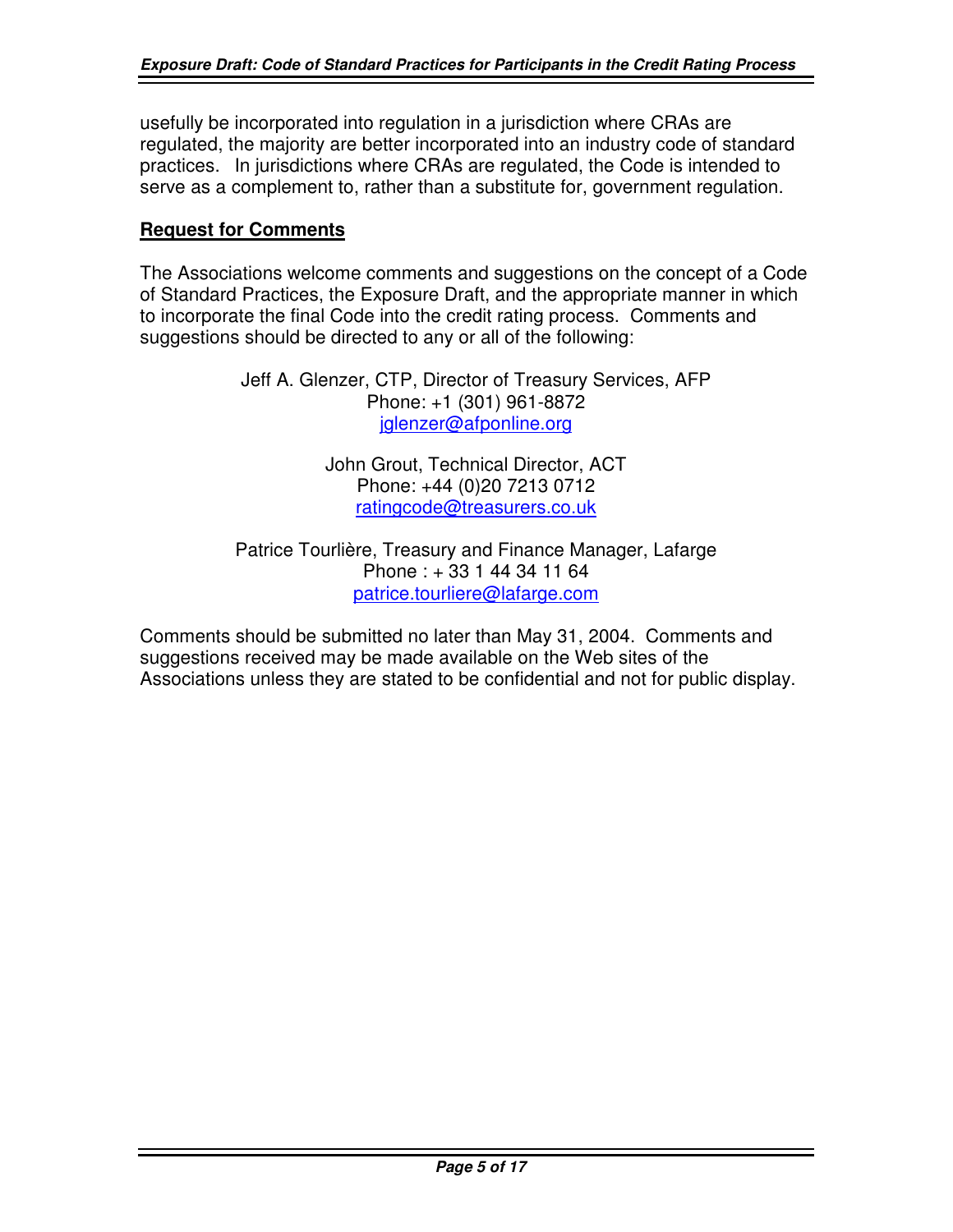# **Introduction**

Credit rating agencies (CRAs) play an important role in the efficient operation of global capital markets. In addition to any credit analysis done internally, investors depend on the CRAs to analyze all public information and any non-public information the agency has gathered about a company to form a meaningful assessment of the creditworthiness of the company. These ratings, which are commonly paid for by the issuers, are used by individuals, professional investment managers, and corporate finance professionals when selecting securities for themselves or their organizations and by financial institutions when determining whether to lend to a prospective borrower and, if so, at what terms. CRAs also play an important role for companies when evaluating counterparties for financial transactions, in evaluating actual or potential suppliers or customers for non-financial goods and services, and in similarly evaluating partners, collaborators, or joint venture prospects.

Debt issuers expect the CRAs to understand the company's finances, strategic plans, competitive environment and any other relevant information about the company in order to issue ratings that:

- allow the company to place securities at terms that are reflective of its relative creditworthiness;
- allow others that deal with the issuer to improve their assessment of the issuer as a potential trading partner; and
- are a valuable part of the issuer's external communications with the market.

In many jurisdictions, ratings are also used to determine regulatory capital requirements and permitted investments.

In November 2002, the Association for Financial Professionals (AFP) released its "Rating Agencies Survey: Accuracy, Timeliness, and Regulation<sup>1</sup>." AFP's survey, which received over 700 responses, found that a significant minority of treasury and finance professionals from companies with rated debt believe that their company's credit ratings are neither accurate nor timely. Respondents believe that their company's ratings are more reflective of the industry in which it operates rather than of the company's financial condition<sup>2</sup>. Those responsible for investing or lending money on their organization's behalf also reported a lack of confidence in the accuracy and timeliness of the ratings of the companies in which they invest or to whom they extend credit.

Efforts to improve investor and issuer confidence in the CRAs have been proceeding on multiple fronts. In the United States, the effort has focused primarily on the way in which the Securities and Exchange Commission (SEC)

<sup>1</sup> http://www.afponline.org/pub/pdf/ratings\_survey.pdf

 $2$  The Associations recognize that credit ratings are developed through a combination of quantitative and qualitative factors, not solely the reported or proforma financial statements of an issuer.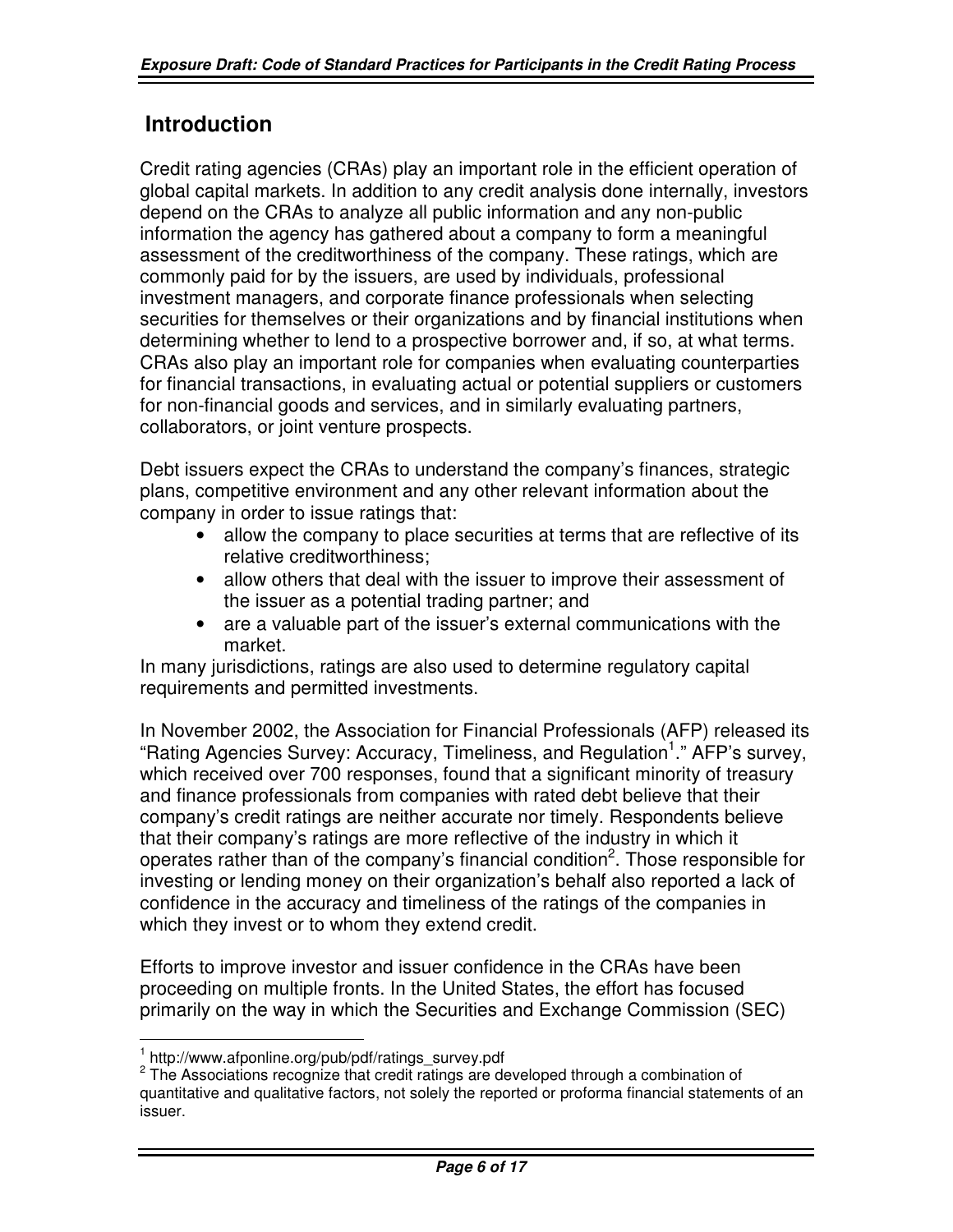regulates the CRAs that it recognizes as nationally recognized statistical rating organizations (NRSRO). AFP submitted a comment letter in response to an SEC Concept Release, "Rating Agencies and the Use of Credit Ratings under the Federal Securities Laws<sup>3</sup>." In the comment letter<sup>4</sup>, AFP called on the SEC to remove artificial barriers to entry into the credit ratings market. AFP also recommended that the SEC periodically review each CRA it recognizes in order to ensure that they continue to be issuers of credible and reliable ratings and have in place effective internal controls. AFP commented that the SEC should minimize further regulation and allow market forces to determine acceptable standards for many practices.

In the United Kingdom, the Association of Corporate Treasurers (ACT) in its response<sup>5</sup> to the SEC Concept Release espoused the concept of an industry code of practice as a key factor in CRA regulation and conduct of business. Neither the United Kingdom's Financial Services Authority nor the European Union grants a regulatory imprimatur that parallels the NRSRO designation in the United States. However, the regulation of CRAs by the United States Securities and Exchange Commission affects the practices of the CRAs in the United Kingdom and other jurisdictions, and thus concerns issuers and investors in the UK. The ACT believes that a robust code of conduct to which issuers, investors and CRAs can provide input would serve to underpin regulation, to minimize the need for regulation and help to avoid fragmentation arising from differences in national and regional regulatory regimes.

In March 2003, the French Association of Corporate Treasurers (AFTE) developed and shared with the European Association of Corporate Treasurers  $(EACT)^6$  a best practices guide that it has used in conversations with the CRAs and relevant authorities. The AFTE met with each of the three CRAs in Paris to discuss ways in which it might contribute to improving the relations between CRAs, issuers, and the market. In addition to developing best practices for CRAs, the AFTE has also begun a dialogue to identify the responsibilities of issuers to the agencies in recognition of the important role that the issuers play in the process.

While the tactics of each of these associations have been different, the goal of the three is quite similar. Each is seeking to improve the relationship between issuers and the CRAs, improve the quality of the ratings they promulgate, and restore investor confidence in global capital markets.

At its meeting in September 2003 in Slovakia, the International Grouping of Treasury Associations (which brings together the treasury associations of 26 countries) asked the AFP, ACT and AFTE to bring forward proposals for

<sup>&</sup>lt;sup>3</sup> http://www.sec.gov/rules/concept/33-8236.htm<br><sup>4</sup> http://www.afponline.org/pub/pdf/clkatz072803.pdf<br><sup>5</sup> http://www.treasurers.org/technical/papers/resources/actcommentssec.pdf

 $6$  The EACT brings together the national treasury associations of the Euro currency zone.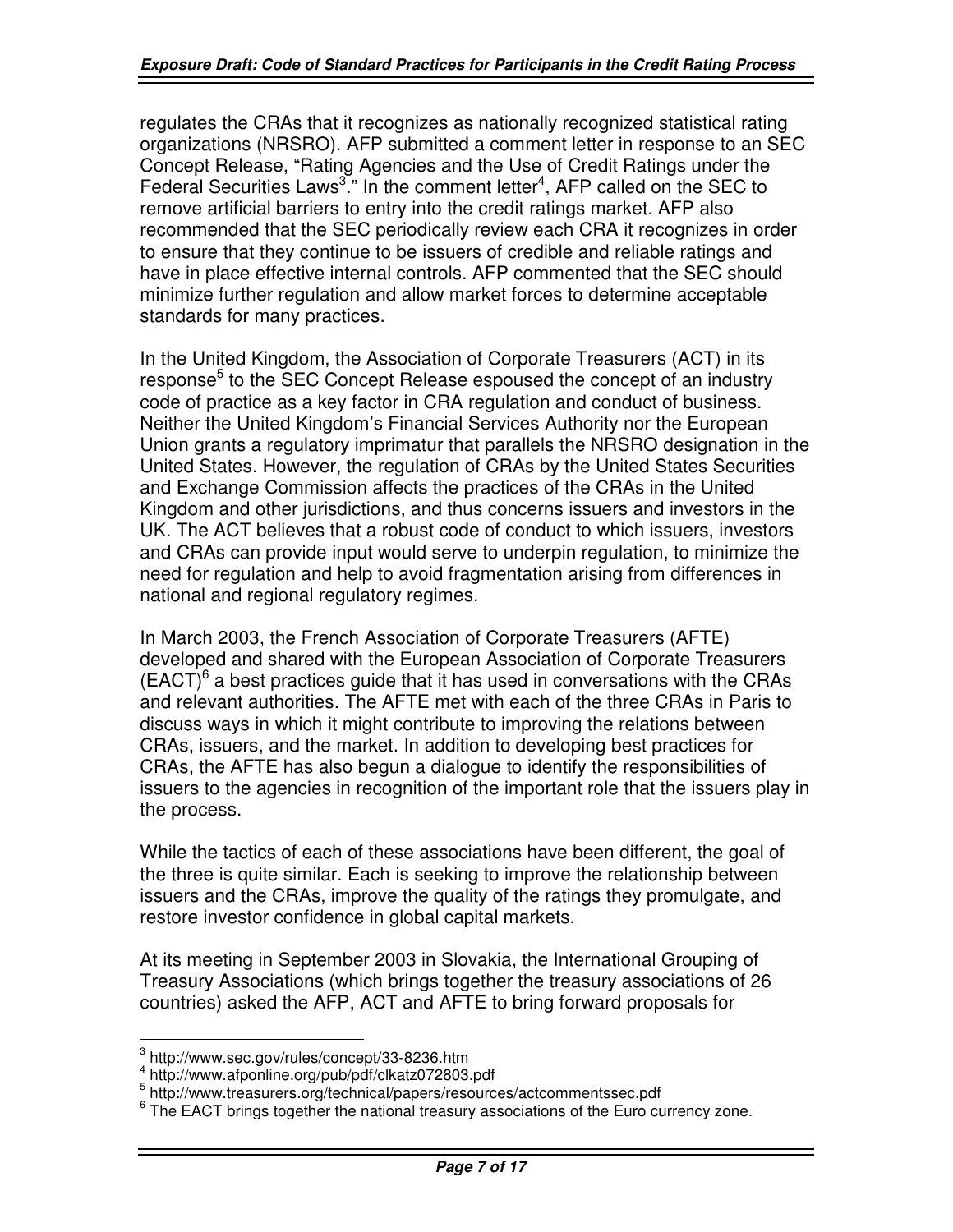improving rating industry practice. This paper puts forth, for the widest discussion, a proposal that reflects the common elements of the stances of the three associations.

We hope that this paper will be a contribution to the development of industry practice. While certain of the points below would usefully be incorporated into regulation in a jurisdiction where CRAs are regulated, the majority are better incorporated into an industry code of standard practices. Such a code of standard practices should, however, incorporate the substance of all the points given that some jurisdictions do not regulate CRAs.

Adherence to the industry code of standard practices could be a recital in rating agency contracts with issuers or a representation to/from issuers, precedent to the contracts.

We note the publication by the International Organization of Securities Commissions (IOSCO) of principles for the regulation of rating agencies<sup>7</sup> and generally support those principles. We believe that regulation should only provide a minimal fail-safe framework for CRA regulation and that the more flexible and adaptable industry code of standard practices must play a complementary role to such regulation.

The Associations look forward to discussing these concepts with CRAs, investors, intermediaries, issuers, regulators and other interested parties.

<sup>7</sup> http://www.iosco.org/news/pdf/IOSCONEWS59.pdf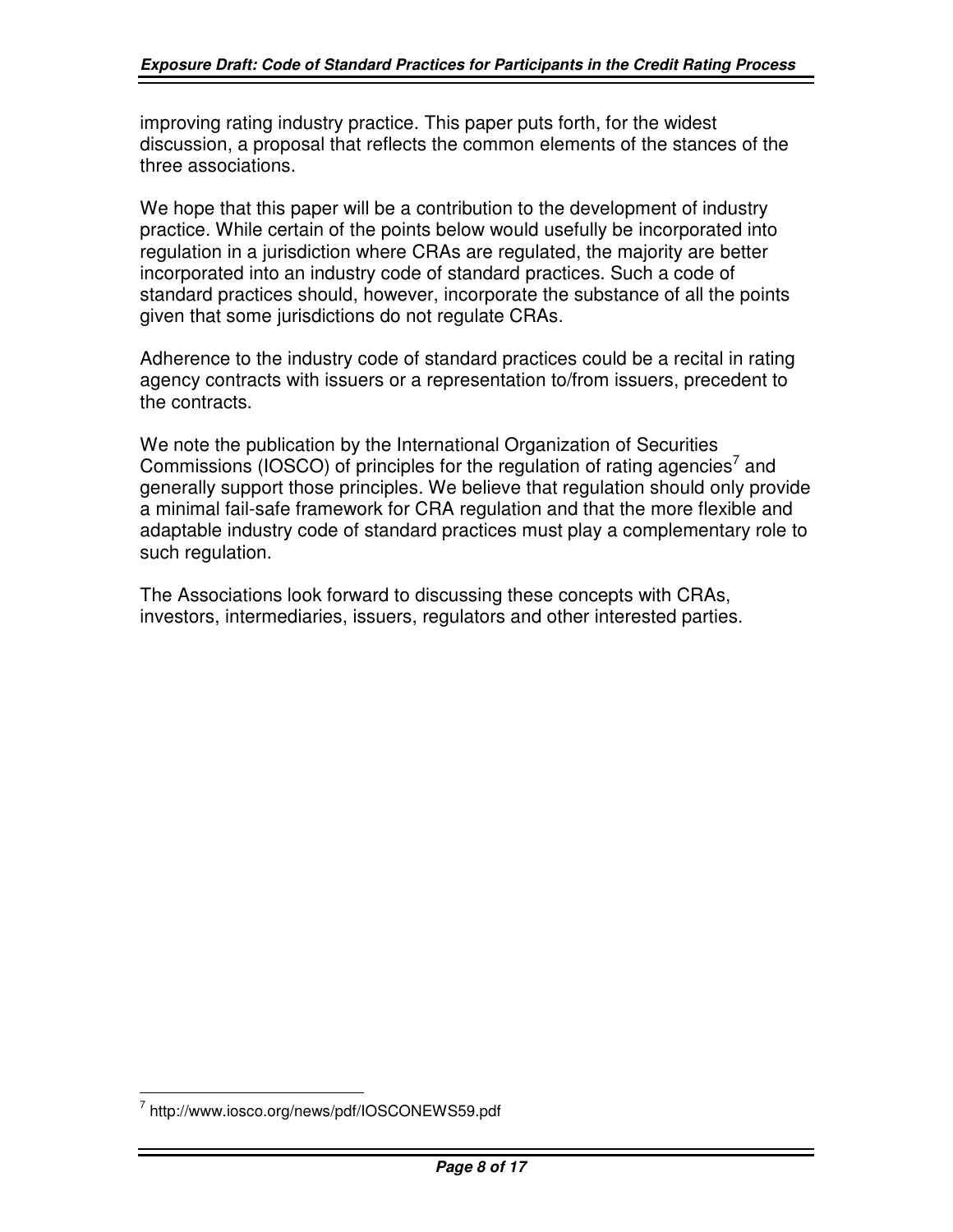# **Regulatory Recommendations**

- **1. In jurisdictions where regulators grant recognition or approval to CRAs, the regulators should strive to eliminate unnecessary regulatory burdens and barriers to entry.**
	- 1.1. Regulators should establish and clearly communicate simple, stringent but attainable criteria that CRAs must meet in order to be recognized or approved. These criteria, along with documented processes and procedures, will eliminate unnecessary regulatory barriers to entry into the ratings market and may stimulate new competition.
	- 1.2. The criteria that CRAs must meet to receive regulatory approval should be based on whether the agency can consistently produce credible and reliable ratings over the long-term, not on methodology. The determination of whether ratings are credible and reliable may be based on market acceptance, quantitative analysis, or other methods developed by relevant regulators.
	- 1.3. The criteria for recognition should also require a CRA seeking regulatory approval to document its internal controls designed to protect against conflicts of interest and anti-competitive and abusive practices and to ensure against the inappropriate use of all non-public information to which rating agencies are privy.
	- 1.4. Regulators should periodically review each recognized CRA to ensure that it continues to meet the recognition criteria.
	- 1.5. It is unlikely, at least in the short-run, that a newly-recognized CRA could displace an established CRA or make it practical for an issuer to not receive a rating from one of the established CRAs. However, with additional competition or even the threat of additional competition resulting from the removal of barriers to entry, regulators should allow market forces to determine the appropriate frequency of rating reviews, acceptable methodologies, appropriate staffing levels and qualifications, and other points about which there is no wide agreement.
	- 1.6. Regulators should not prescribe methodologies that CRAs may use, but require that each CRA document and adhere to its chosen, published methodologies, while recognizing that many judgements are involved in arriving at ratings other than purely statistical ratings.
	- 1.7. Because of their access to non-public information about the companies they rate, regulators should require CRAs to document and implement policies and procedures to prevent the disclosure of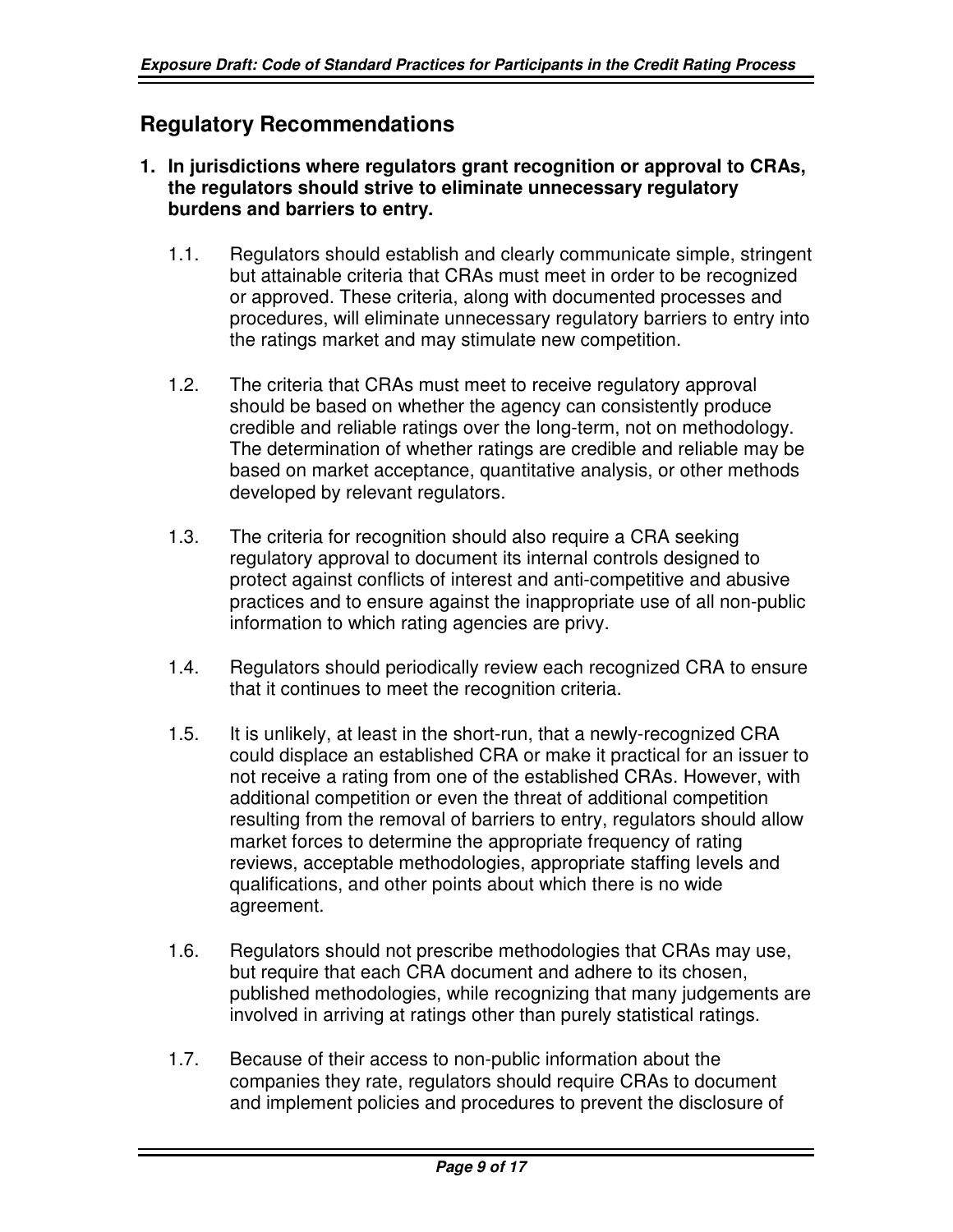non-public information to outside parties that might benefit from this information.

- 1.8. In cases where a CRA is a parent, subsidiary, division, joint venture partner or affiliate of any organization that might benefit from nonpublic information, regulators should require that the CRA document strong firewalls that prevent the disclosure to or use of non-public information by these related or affiliated businesses or their personnel.
- 1.9. Regulators should prohibit, for a reasonable period of time, analysts and other CRA staff privy to non-public information from working in positions in securities markets or as journalists reporting or commenting on those markets such that they might benefit from this information.
- 1.10. Regulators should not stipulate a frequency (e.g., annually, semiannually) with which CRAs must update ratings, but require agencies to disclose the date of the last formal review and when they last updated each rating.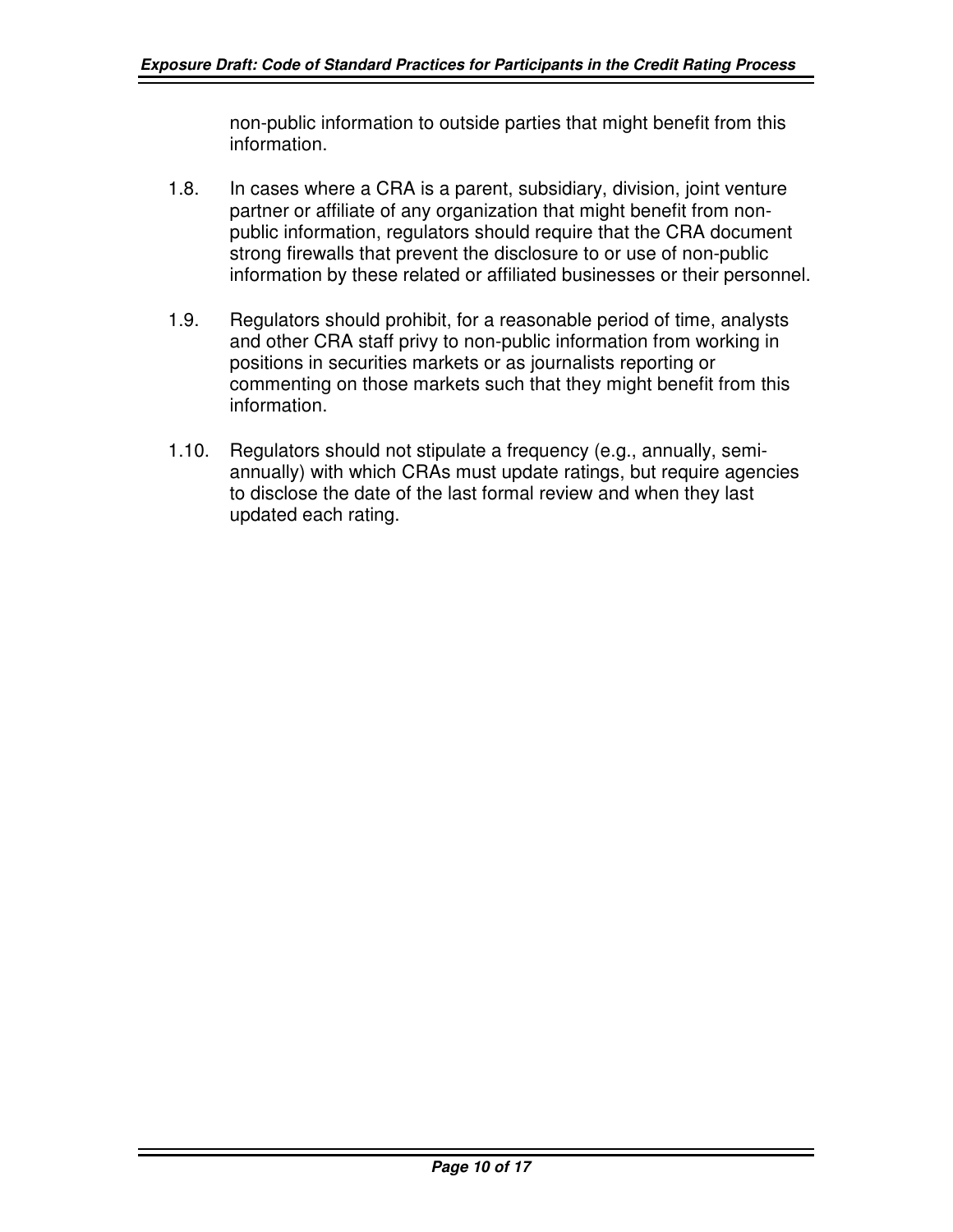# **Rating Agency Code of Standard Practices**

## **2. Credit rating agencies should take steps to enhance the transparency of the rating process.**

- 2.1. Each CRA should widely publicize its methodologies on a periodic basis and prior to any changes in such methodologies.
- 2.2. While recognizing that all credit ratings, apart from purely statistical ratings, involve matters of judgement, a CRA should document and adhere to its published methodologies.
- 2.3. Each CRA should widely publicize any changes in its methodologies and allow a short period for public comment to the agency prior to the release of any rating announcement that might be the consequence of these changes.
- 2.4. Each CRA should publish the definition and historical default rates of each rating symbol it uses.
- 2.5. Each CRA should provide a guide to the methodology applicable to each company it rates prior to the assignment of a rating and preceding the implementation of any changes to the methodology.
- 2.6. CRAs should publish information on the qualifications and experience of the analyst assigned to a company, as well as the sector(s) and other companies this analyst covers. This information should be updated from time to time as necessary.

## **3. Confidential information gathered by CRAs during the development of ratings should be protected and not otherwise be publicly disseminated.**

- 3.1. Because of their access to non-public information about the companies they rate, CRAs should document and implement policies and procedures to prevent the disclosure of non-public information to outside parties that might benefit from this information.
- 3.2. In cases where a CRA is a parent, subsidiary, division, joint venture partner or affiliate of any organization that might benefit from nonpublic information, the CRA should document strong firewalls that prevent the disclosure to or use of non-public information by these related or affiliated businesses or their personnel.
- 3.3. Analysts and other agency staff privy to non-public information should be required, in so far as is consistent with applicable law on employment and restraint of trade, to sign a pre-employment non-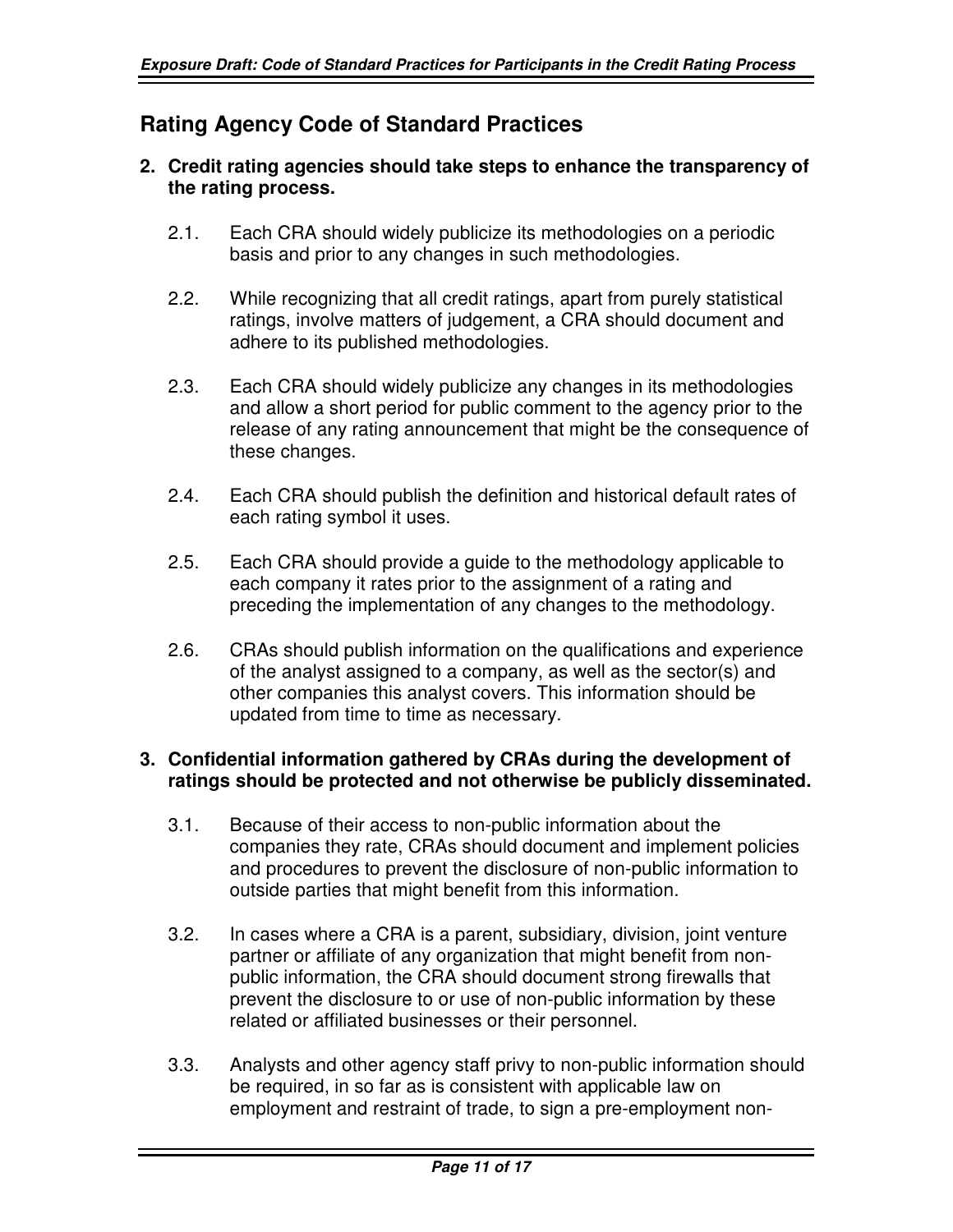disclosure agreement that prohibits them from using their access to such information in future employment in securities markets or as journalists reporting or commenting on those markets such that they might benefit from this information.

## **4. Credit rating agencies should establish and document policies and procedures to protect against potential conflicts of interest.**

- 4.1. CRAs should have an ownership structure that is not likely to create opportunities for conflicts of interest to arise.
- 4.2. There should be strong firewalls between rating analysts and agency staff responsible for raising revenue from solicited ratings.
- 4.3. There should also be strong firewalls between rating analysts and staff involved in providing rating advisory services.

## **5. Credit rating agencies should clearly distinguish between solicited and unsolicited ratings and disclose when a rating was last updated.**

- 5.1. CRAs should disclose whether each rating was solicited or unsolicited, and whether the issuer participated in the rating process. Whether a rating was solicited or unsolicited should be disclosed each time a rating is published.
- 5.2. CRAs should disclose whether a rating is based purely on statistical analysis of published information, statistical analysis of published information confirmed through conversations between a qualified analyst and the issuer, or analysis of published information and nonpublished information gathered during discussions between the CRA and the issuer.
- 5.3. CRAs should disclose when they last conducted a full review with the issuer and when each rating was last updated. CRAs should conduct a full review with each rated issuer no less than annually.

## **6. Rating agencies should improve communication with issuers and the market.**

- 6.1. Prior to public release, issuers should be given an opportunity to review the text of any rating action affecting their securities to ensure the accuracy of reported information and to remove any non-public information erroneously included in the text.
- 6.2. The CRA should disclose to the issuer the key assumptions and fundamental analysis underlying the rating action, as well as any other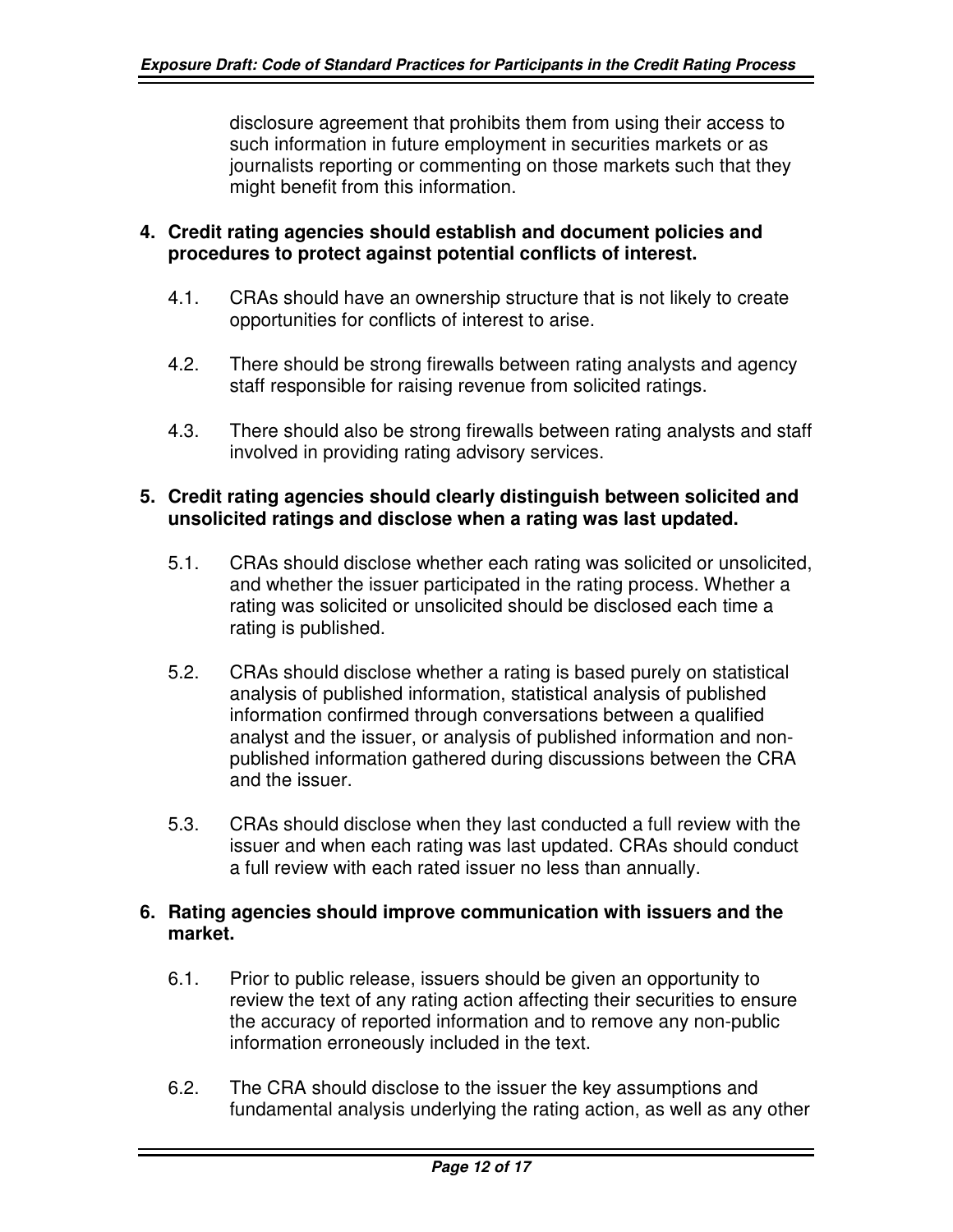information that materially influenced the rating action and that could influence future rating actions.

- 6.3. Any financial figures that are restated by CRAs in public releases should be fully explained to the issuer and reconciled with the public figures reported by the issuer in its financial reports or other published information.
- 6.4. Long-term and short-term rating actions should be independent and treated as such, with all disclosure and communication requirements and rights of appeal applying to each rating.
- 6.5. As the analyst's recommendation can be called into question and overridden by members of the rating committee, issuers should have an opportunity to provide feedback to the rating committee on key assumptions and fundamental analysis, as well as any other information that may have materially influenced the rating action.
- 6.6. CRAs should commit to completing the rating process in a timely manner with consideration given to any stated issuer intentions to issue debt or otherwise access the capital markets. When an issuer communicates to a CRA its intention to access the capital markets without a corresponding request for a new rating, CRAs should avoid any unnecessary rating actions that could hinder the issuer's ability to effectively complete its capital markets operation.
- 6.7. Within five business days of a rating action, an issuer should have an opportunity, at its own cost, to appeal a rating or an outlook to a new group of analysts, who should meet with management and have access to previously-gathered company information. The result of this appeal should be published as soon as possible, but no later than six weeks following the publishing of the appealed rating.
- 6.8. Information provided to the CRA during the rating process and in regular meetings should be recorded by the agency, retained and made available to ratings analysts that may later be assigned to the company. As the principal rating agencies normally seek to rate through an economic cycle, records should be retained for at least that period as the agency understands it and some fundamental, structural information should be retained permanently or until it ceases to be relevant. During each formal review of an issuer, CRAs should confirm whether the information on record is still applicable or requires updating to ensure that the CRA is not rating based on outdated information.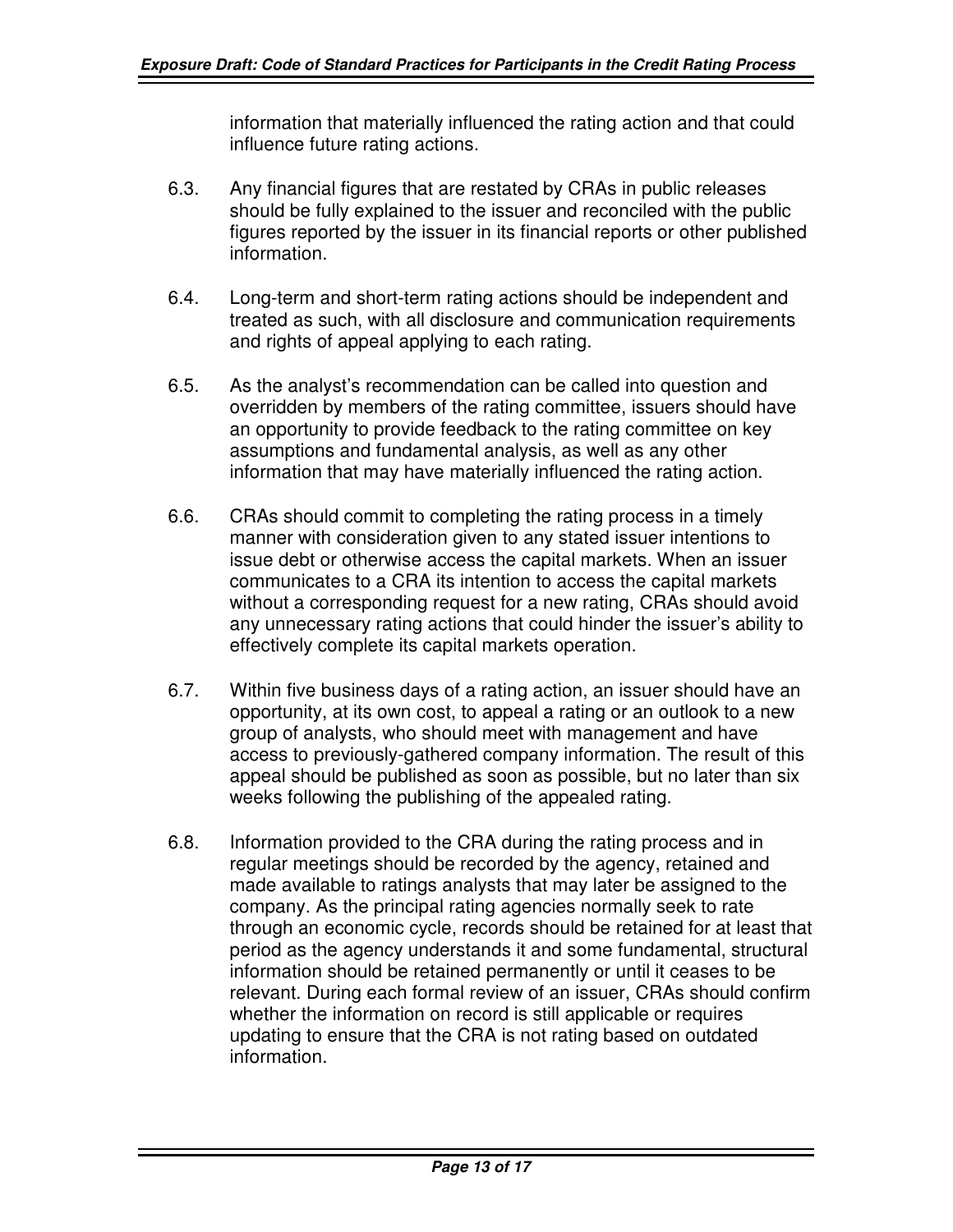6.9. CRAs should be expected to respond to issuer concerns about their rating in a timely and serious manner.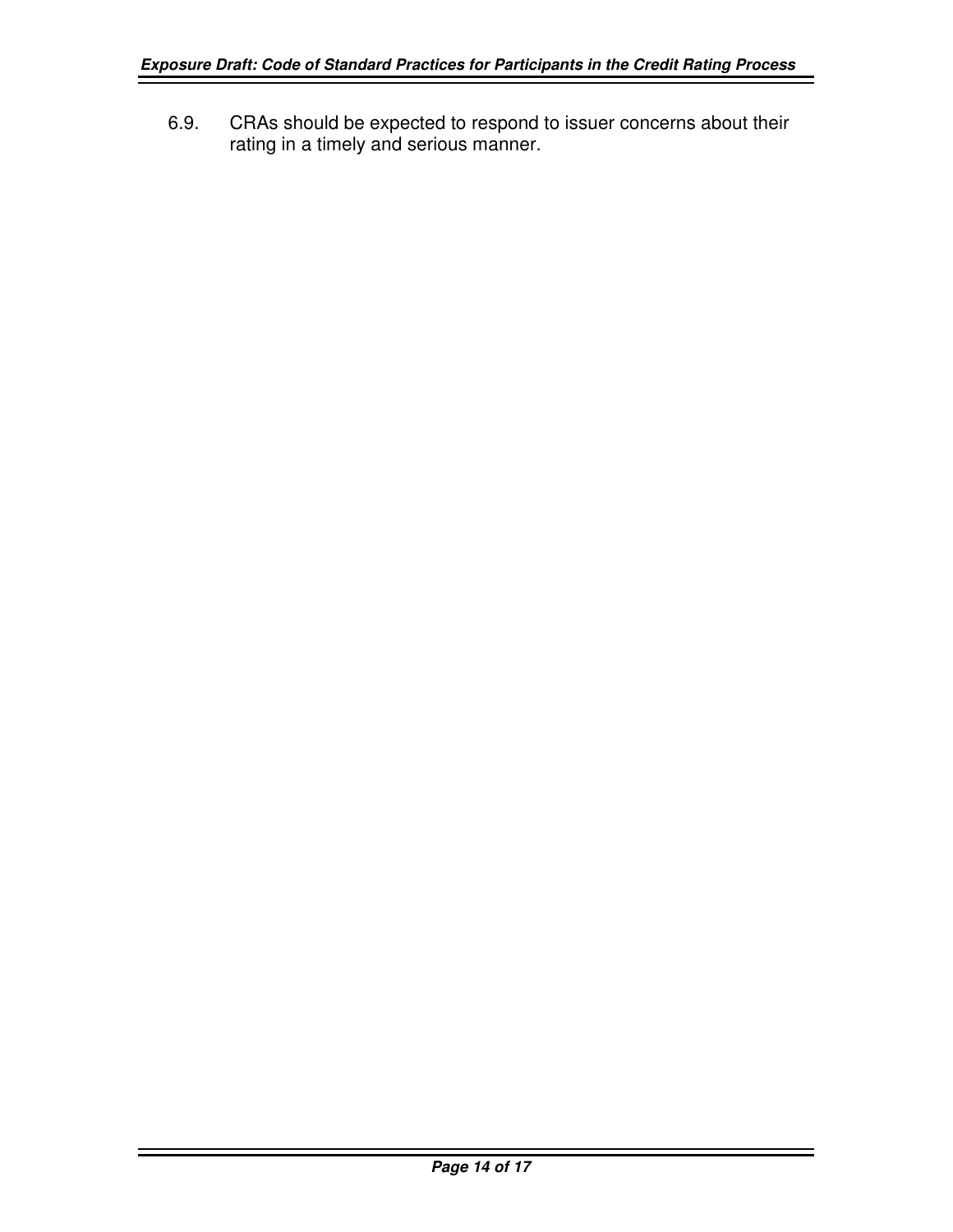# **Issuer Code of Standard Practices**

#### 7. **Issuers should commit to cooperate actively with CRAs when a rating is solicited and to providing information to CRAs that will contribute to the initial and ongoing accuracy and timeliness of solicited ratings.**

- 7.1. Credit ratings and opinions are forward-looking and involve matters of judgement by the CRAs, and the credibility and reliability of these ratings and opinions are heavily dependent on an issuer's ability to provide adequate and timely information. Therefore, an issuer is responsible for providing information to CRAs that should include:
	- 7.1.1. The issuer's business strategy;
	- 7.1.2. The legal and management structure of the issuer and its parent company or subsidiaries, as well as its management processes;
	- 7.1.3. The risks and opportunities of the issuer's business environment, as well as those peculiar to itself;
	- 7.1.4. The issuer's approach to risk management and financing;
	- 7.1.5. The issuer's financial policies;
	- 7.1.6. Key financial data; and
	- 7.1.7. Any other information or data that the issuer believes will help the CRAs to better understand its particular circumstances and outlook.
- 7.2. Issuers should provide adequate and timely information, in good faith, regarding any material change in the financial situation of the company.
- 7.3. Notwithstanding the requirement for full and timely communication to CRAs in 7.2, issuers should hold, at least once a year, a full review with CRAs in order to explain past performance and future prospects on a horizon relevant, in the issuer's opinion, with the nature of its business(es). In doing this, issuers should allow CRAs to access the appropriate level of management within their organization.
- 7.4. Issuers should inform CRAs about any corporate actions, including public debt issuances, prior to their launch. Issuers should provide CRAs with all relevant information on these corporate actions in order to allow CRAs to issue their opinion/rating, if any, in a timely manner.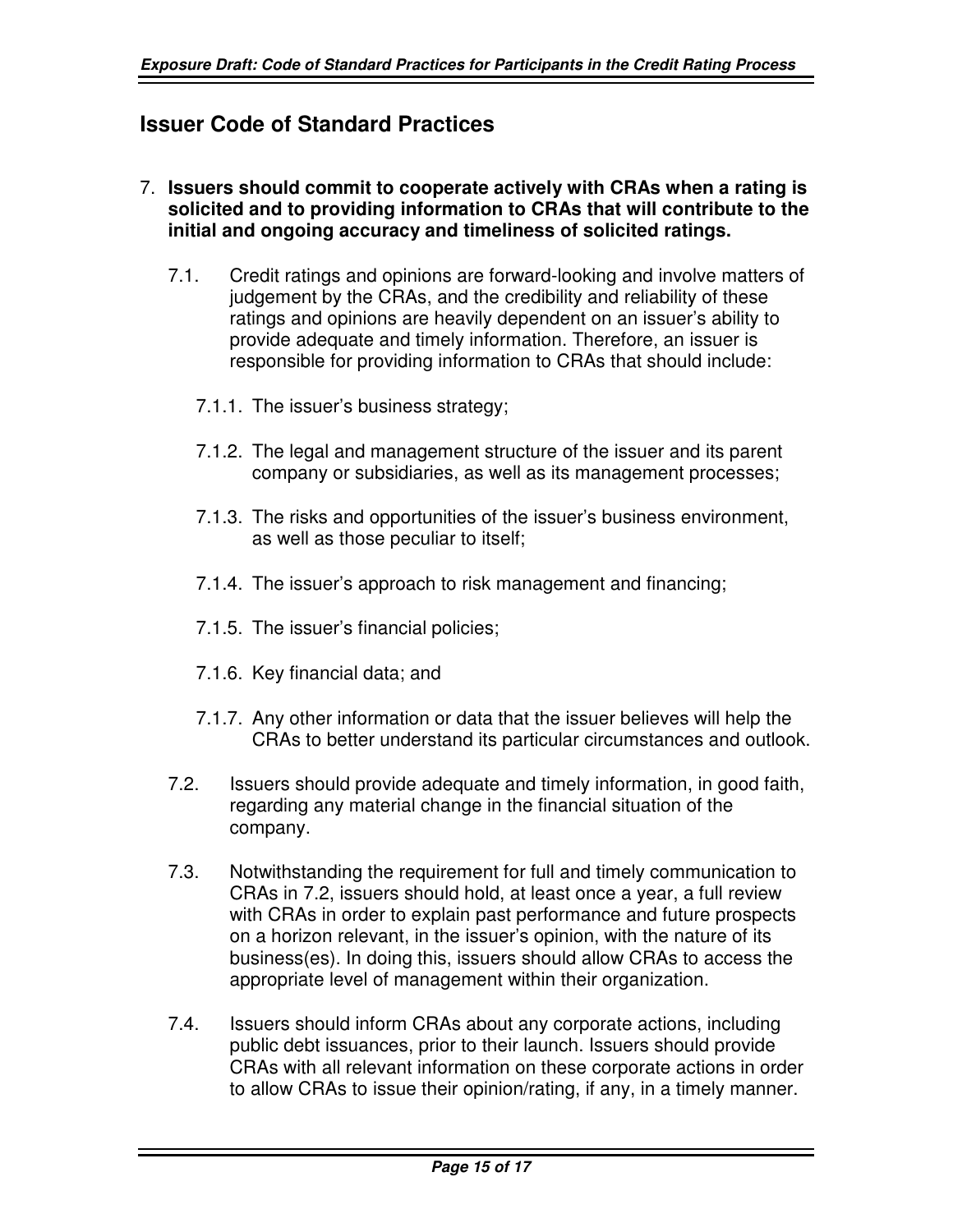- 7.5. Issuers should endeavor to address CRAs' questions and requests as quickly as possible and, in case of delayed answers, to inform CRAs accordingly.
- 7.6. Issuers should seek to react as quickly as practicable to communications submitted to them by a CRA prior to their public release by the CRA. While issuers should, in any case, make reasonable efforts to respond as quickly as possible, the time frame in which companies may review the text should be limited (but not less than four business hours) in order to ensure that investors receive timely information and to minimize the possibility of information leaks.

During this time, issuers should not take any pre-emptive action that would challenge or counter the release by the credit rating agency. In addition, issuers should not take advantage of the delay in the release of the rating action to the market by making any debt issuance other than the refinancing of maturing short-term debt.